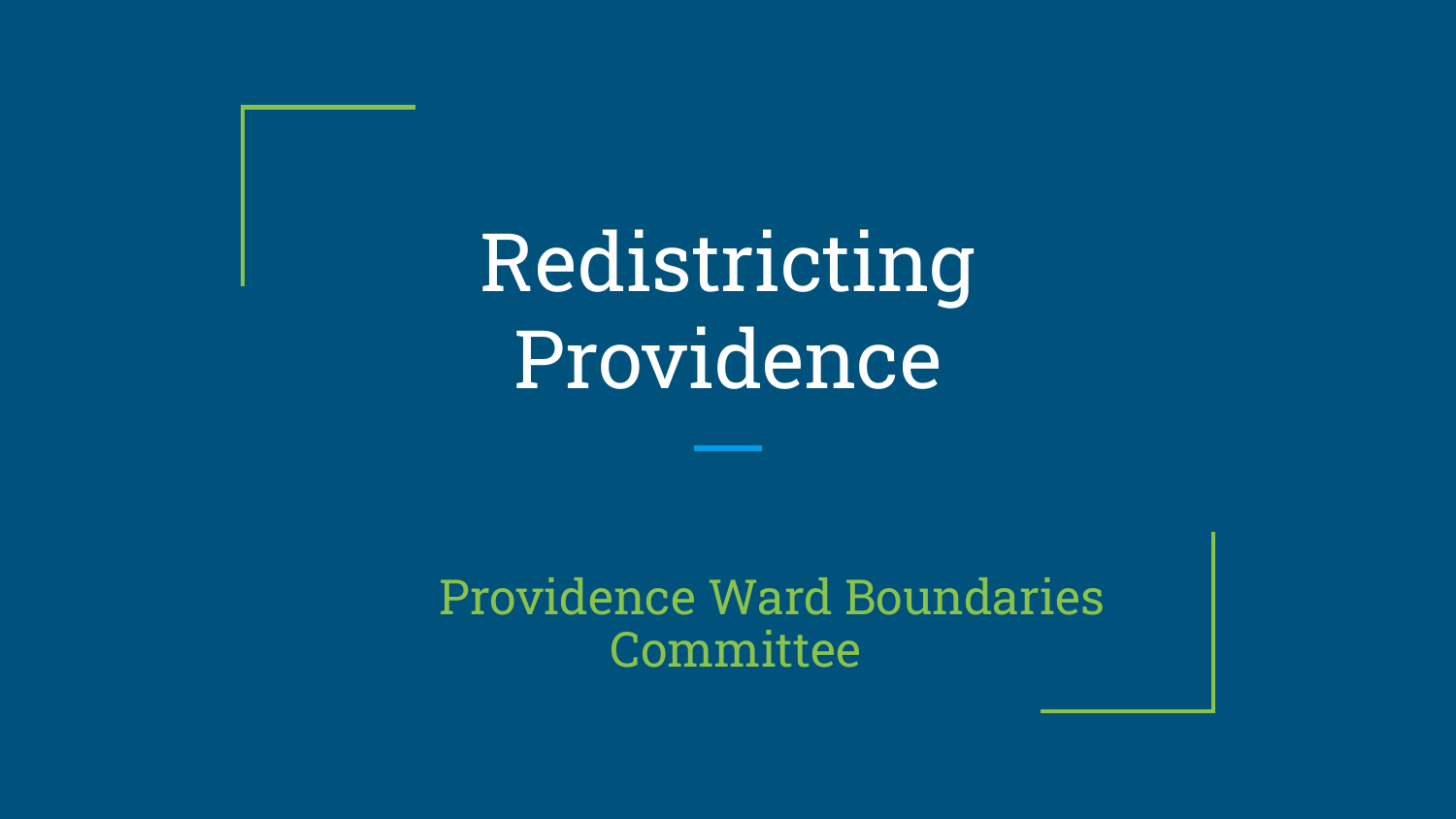### What is Redistricting

- Redistricting is the process used by governments to redraw political district boundaries.
	- Examples of political boundaries are city Wards, State Senate or House districts, Federal districts
- We just participated in the 2020 Census. The population numbers collected by the census determines the population in a community.
	- Every ten years we redraw the political lines based on the new population numbers.
- Redistricting applies to all levels of government where district elections are held, including the U.S. House of Representatives, state legislatures, city councils and more.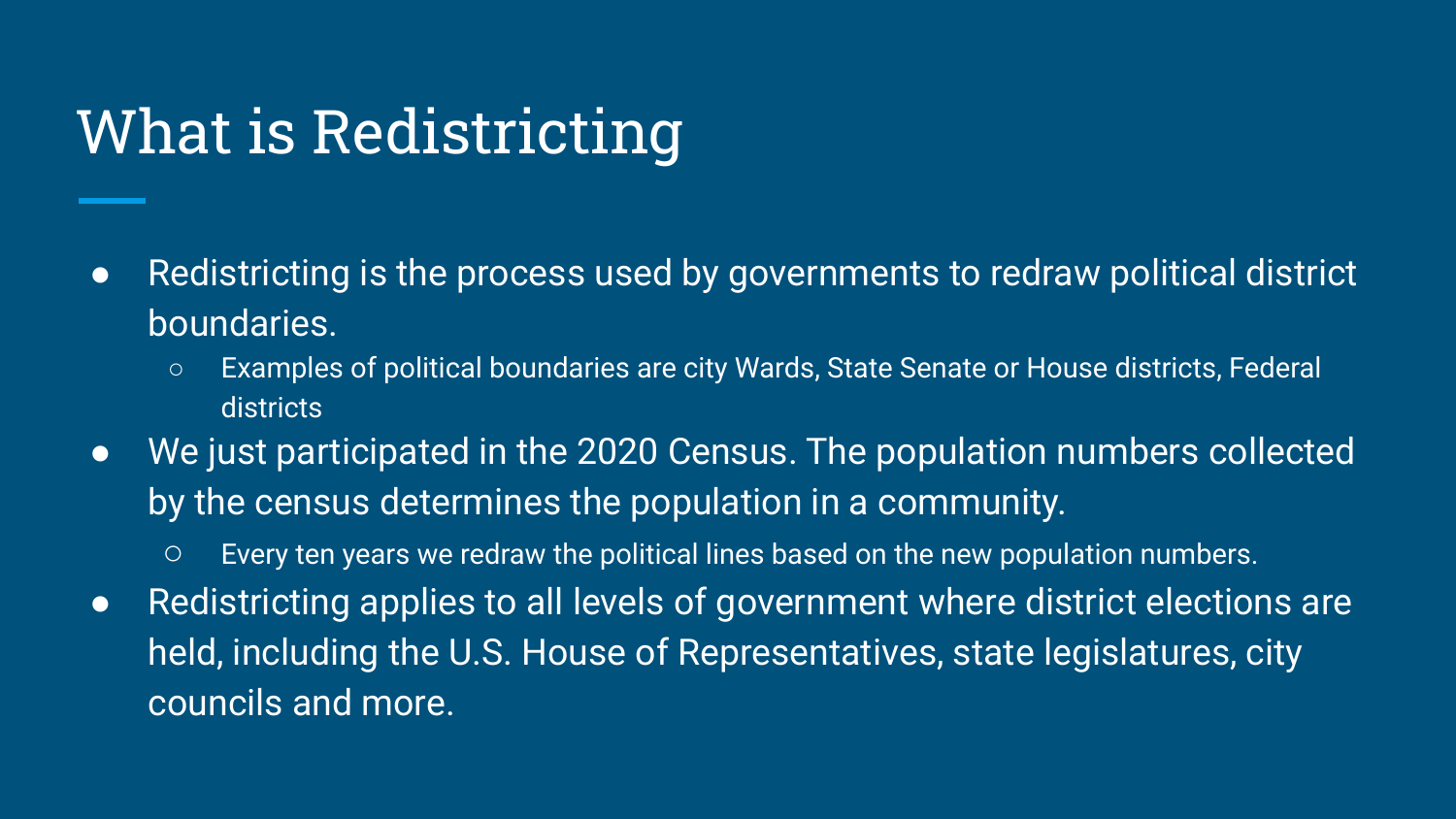### Providence Ward Boundary Committee Basics

- Home Charter [Rule Part 1, Article II, Section 204](https://library.municode.com/ri/providence/codes/code_of_ordinances?nodeId=PTIHORUCH_ARTIIEL_204WAWABO) outlines Redistricting in **Providence** 
	- 15 Wards are specified
	- To be redrawn using the most recent decennial Census Data
	- Led by a 5-member committee of Providence residents appointed by the Providence City Council

#### • Requirements

- At least 4 public meetings prior to submitting the maps to the City Council
- Committee must submit a report that includes notation of criteria employed and analysis of decisions made by the committee
- Committee must abide by Open Meeting Act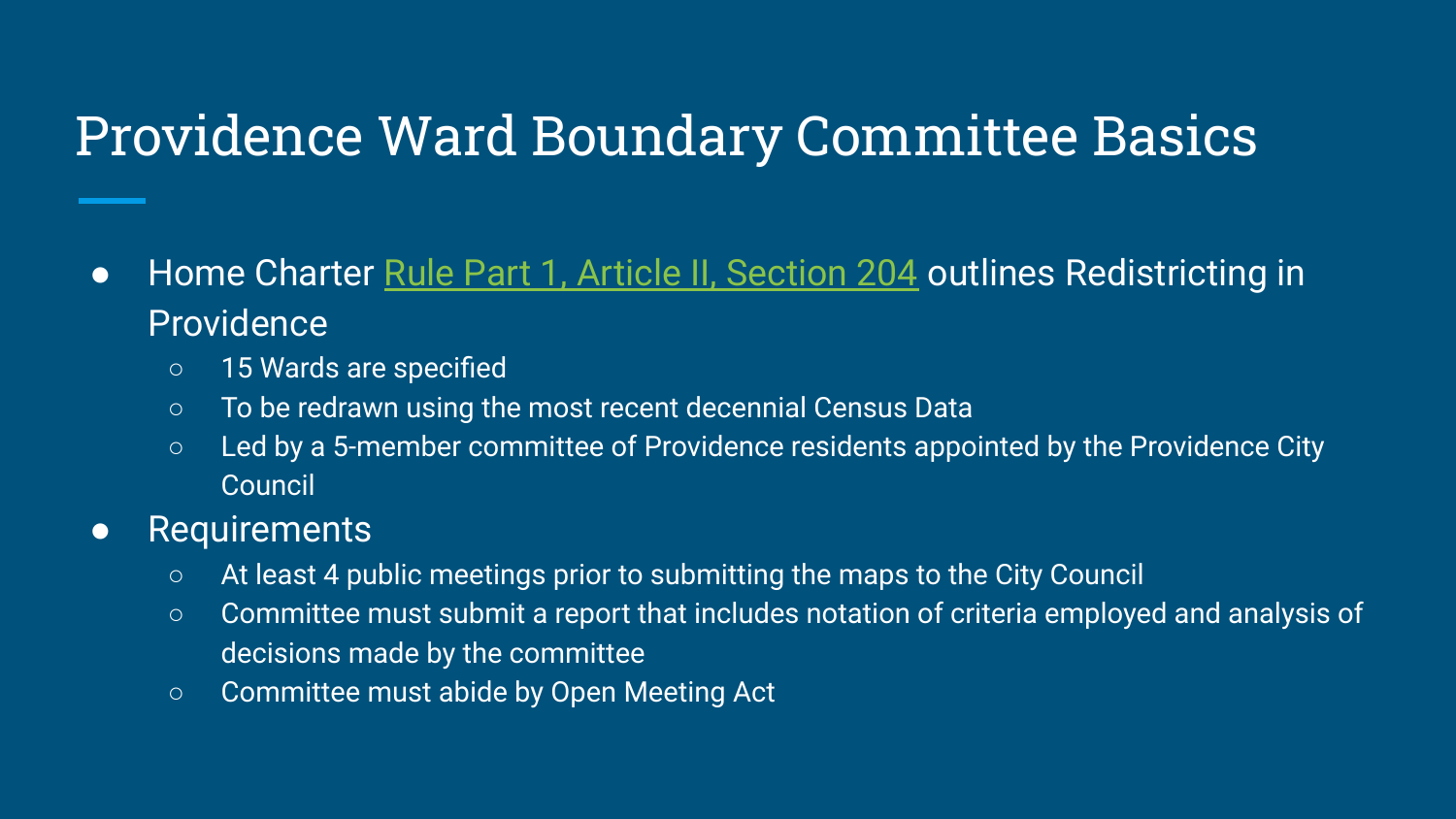## Criteria for redrawing Ward Boundaries

The City Charter also outlines the criteria that should be implemented when redrawing the Ward Boundaries:

- **Equality of Population** 
	- Population is mostly the same in each Ward
- **•** Contiguous
	- A district is considered contiguous if all parts of the district are in physical contact with some other part of the district.
- Comply with the Voting Rights Act
- Communities of Interest
	- Geographic integrity respected so as to minimize division of neighborhoods or other areas of interest
	- Next slide goes into detail of communities of interest
- Geographical Compactness
	- A district is generally considered compact if it has a fairly regular shape, with constituents all living relatively near to each other
- Place of residence of any incumbent or political candidate shall not be considered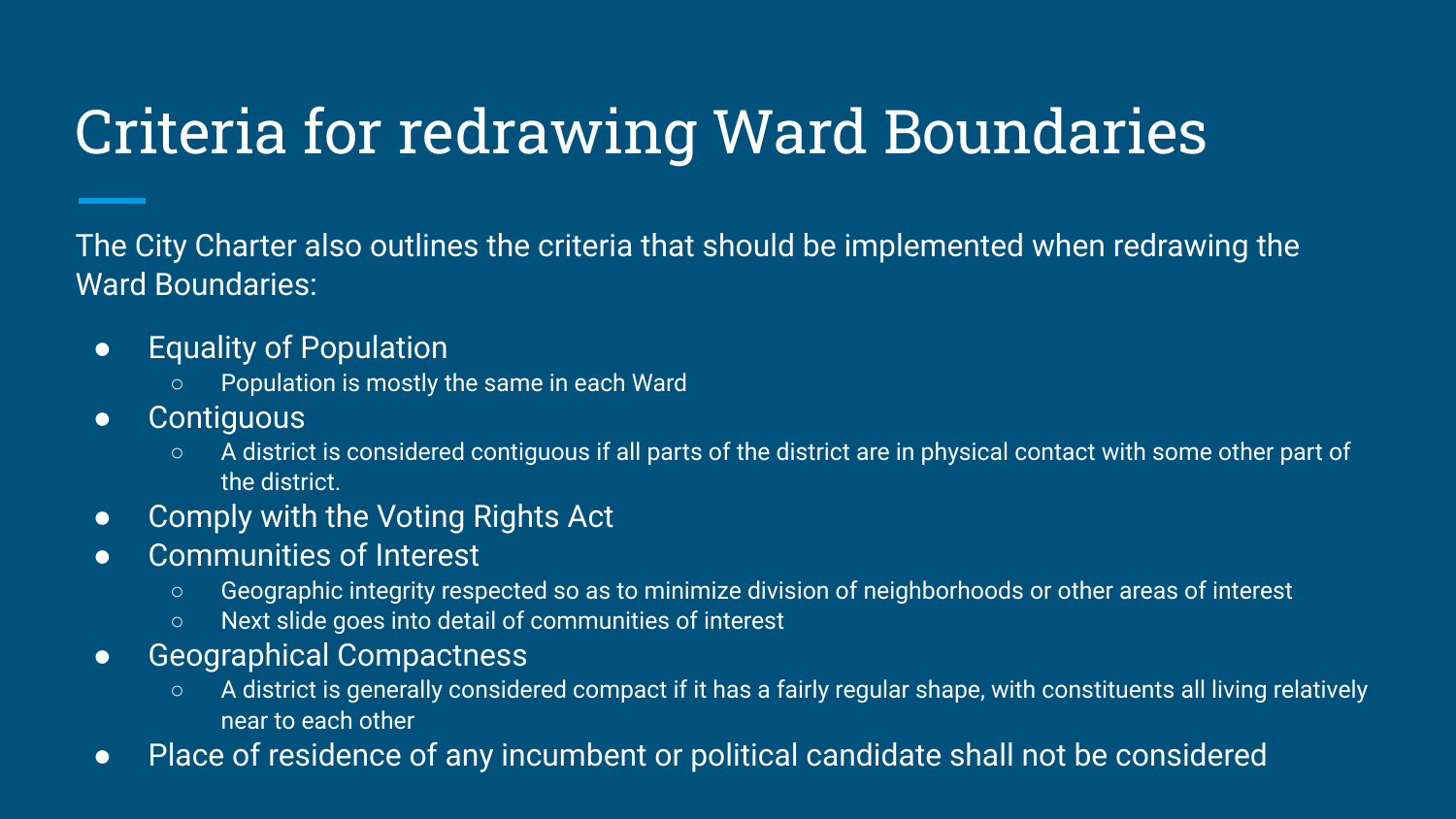#### 1992 Boundaries

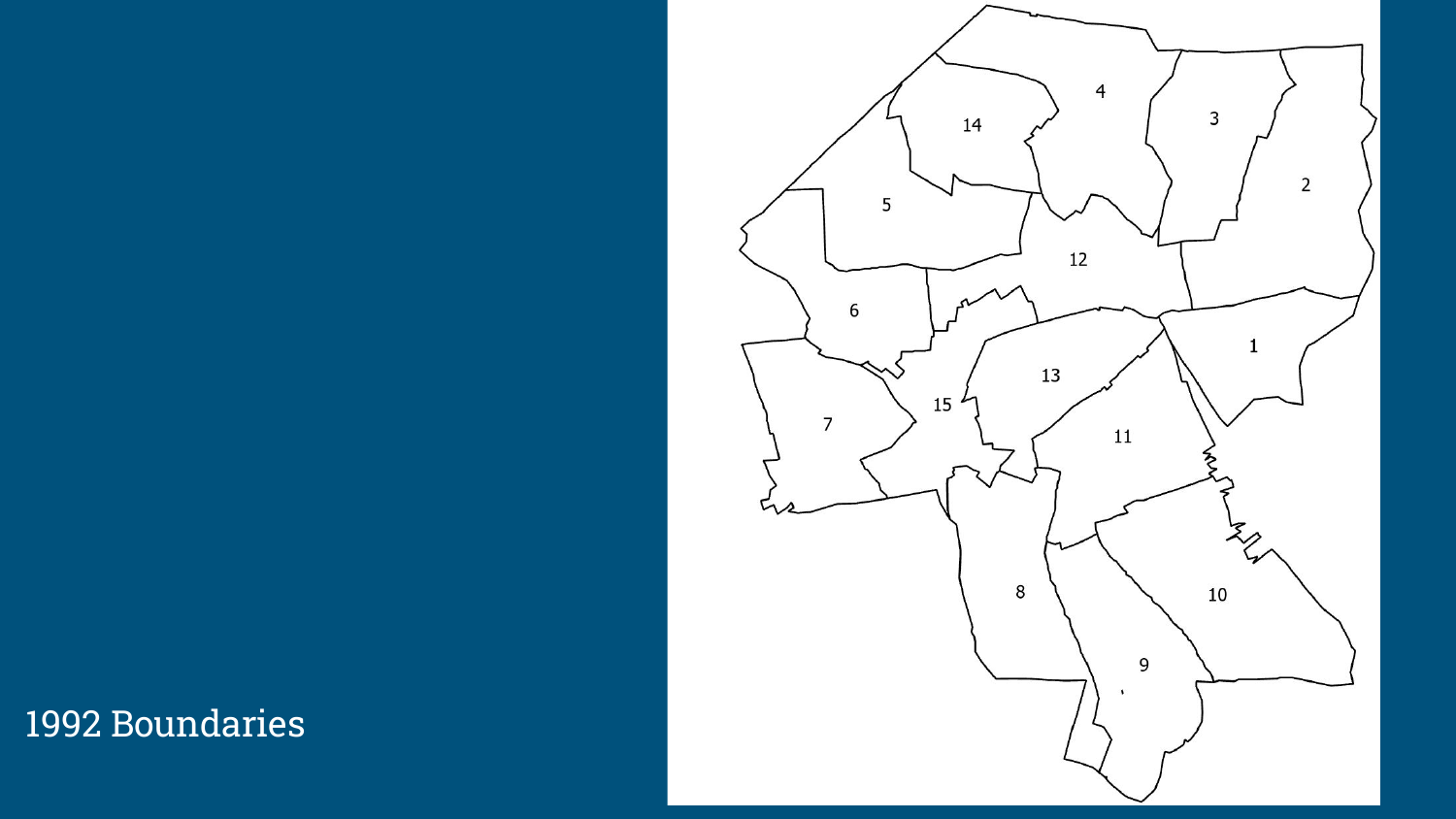1992 Boundaries - Black 2002 Boundaries - Blue

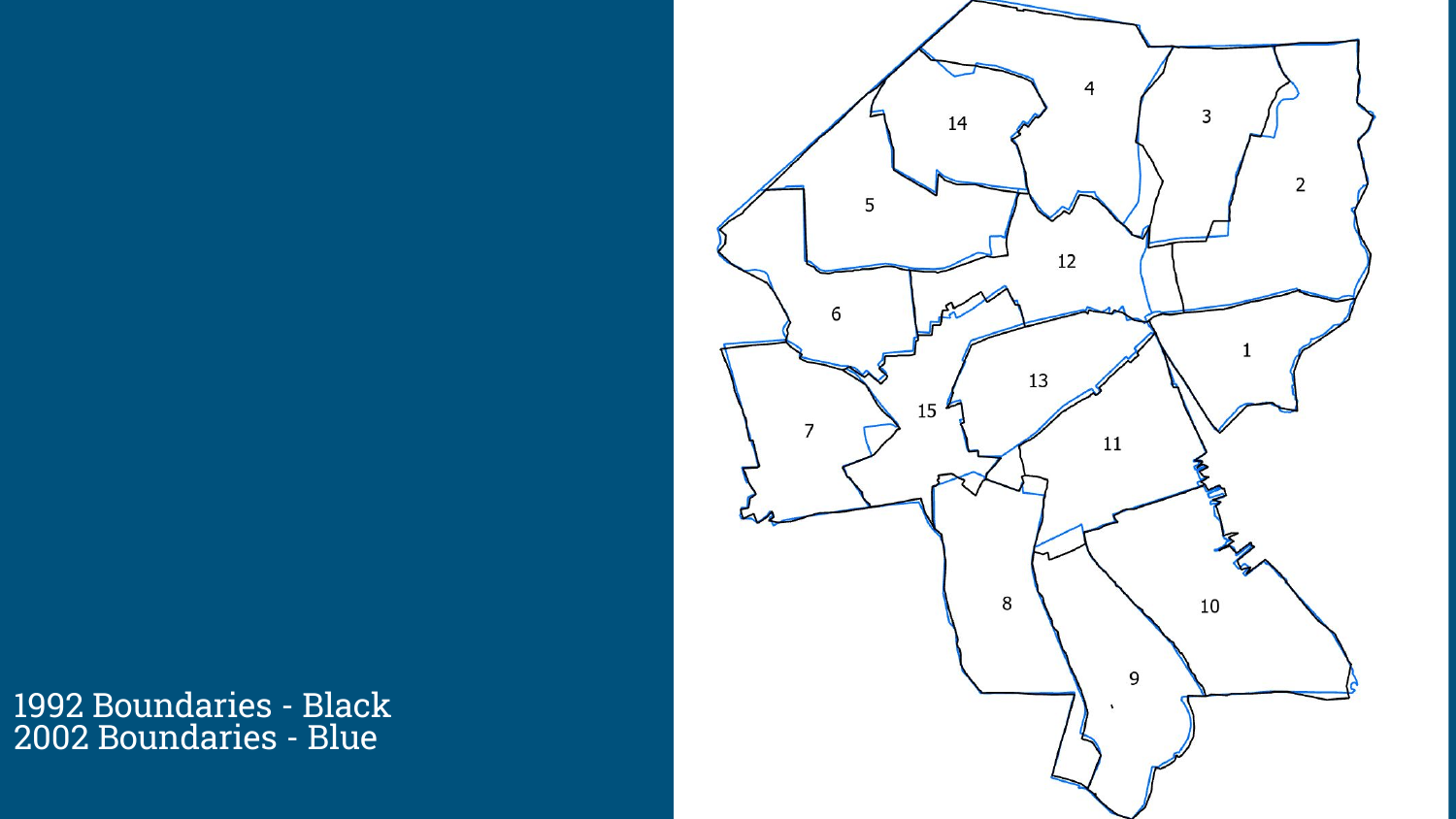#### 2002 Boundaries

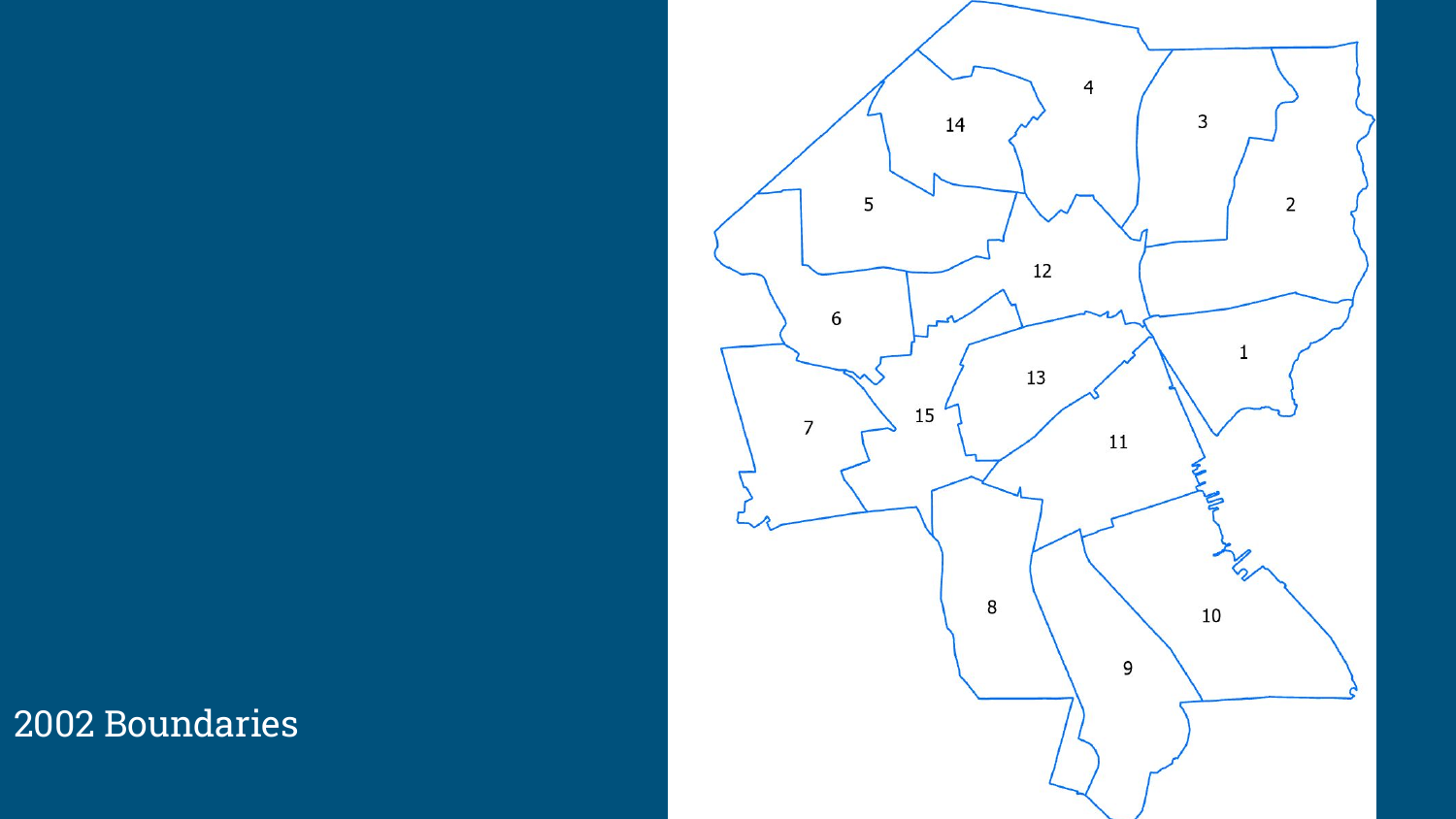2002 Boundaries - Blue 2012 Boundaries - Orange

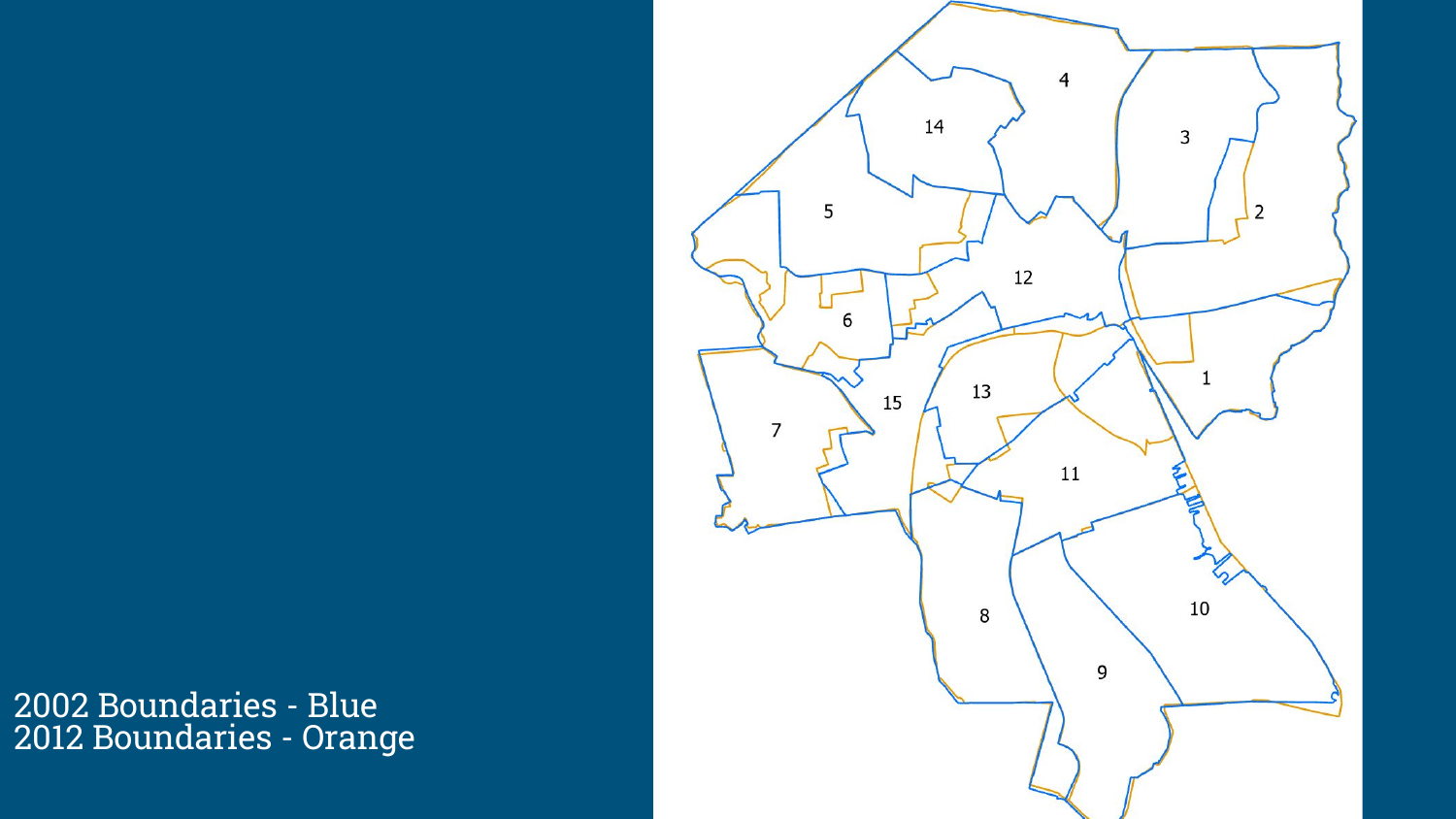#### 2012 Boundaries - Current

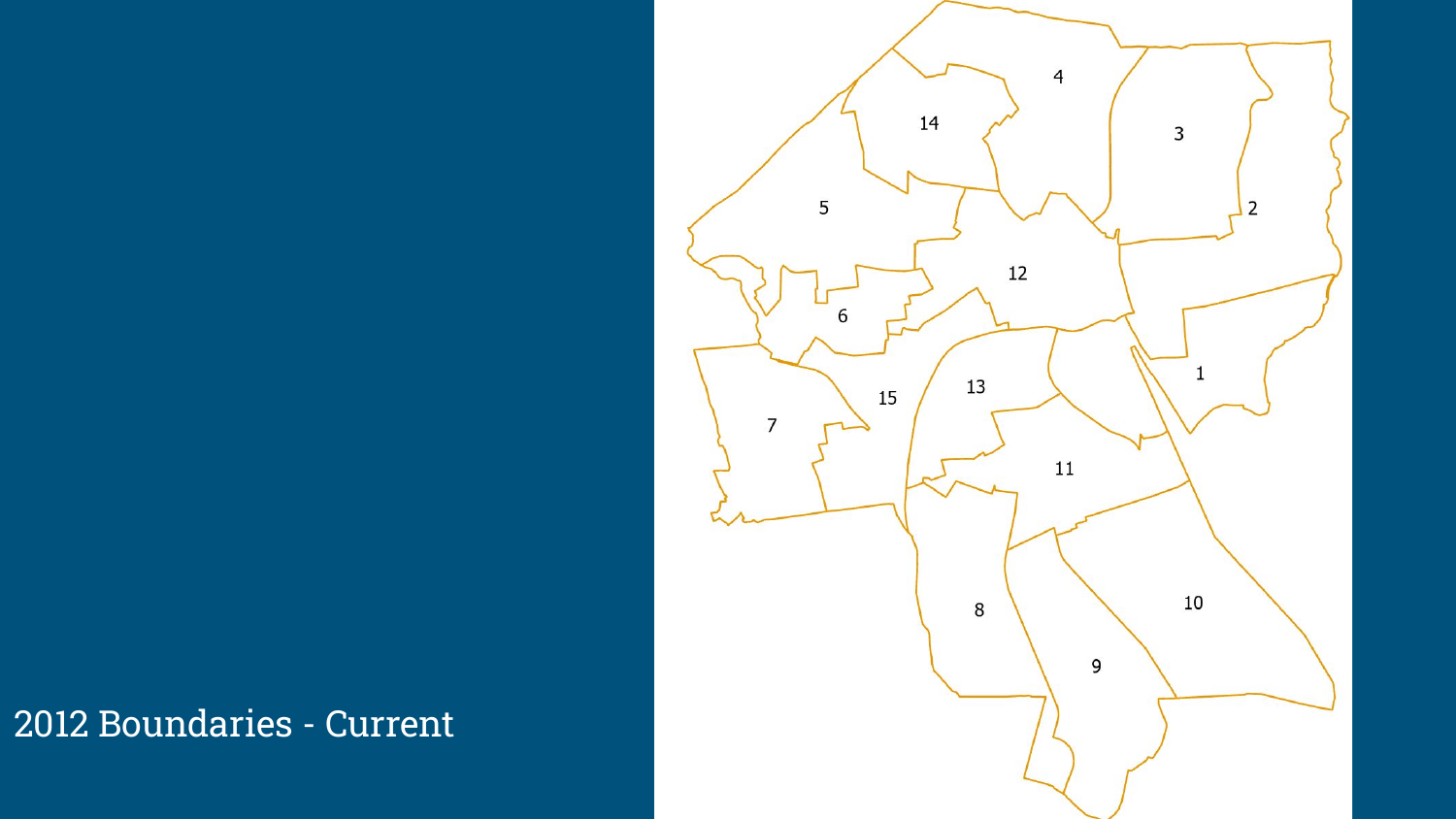### Dates and Locations of Public Hearings

All hearings begin at 6:00 pm. Both oral and/or written testimony is welcomed from members of the public at any or all of the hearings. Hearings will follow COVID Protocols.

- 1. **Monday February 7** at Providence Career and Technical Academy (PCTA) Auditorium at 41 Fricker St
- 2. **Monday February 14** at Silver Lake Community Center at 529 Plainfield St
- 3. **Tuesday February 22** at Nathan Bishop Middle School Auditorium at 101 Sessions St
- 4. **Monday February 28** at DaVinci Center Community Room at 470 Charles St
- 5. **Wednesday March 2** Remote Zoom Meeting with link and signup available when agenda is posted